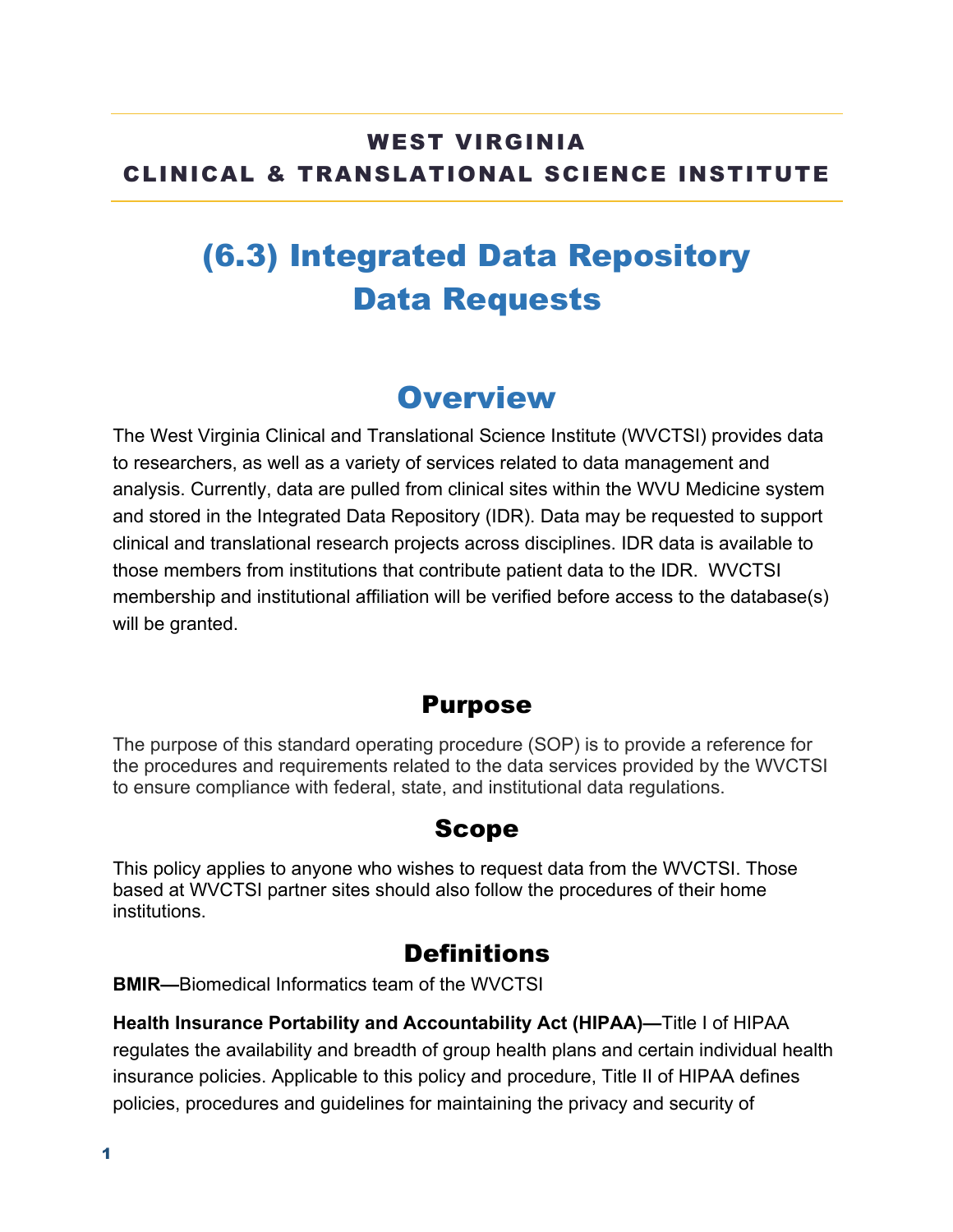individually identifiable health information as well as outlining numerous offenses relating to health care and sets civil and criminal penalties for violations. It also creates several programs to control fraud and abuse within the health care system

**Integrated Data Repository (IDR) -** one centralized database that brings together clinical information from sources around the state of West Virginia.

**iLab—**service request and management platform

**IRB—**Institutional Review Board. Administrative body that protects the rights and welfare of human research subjects at the affiliated institution(s)

**PHI—**Protected Health Information

## **Policy**

All data requests must be submitted through iLab. Once a request has been submitted in iLab, it will be reviewed by a staff member for completeness and compliance with all WVCTSI and IRB policies before assignment to a member of the BMIR team. WVCTSI provides data strictly for research requests; quality improvement projects should be directed to hospital analytics. Project review by a biostatistician and/or epidemiologist prior to submission to BMIR is strongly recommended. All elements of Protected Health Information must be included on the approved HIPAA Waiver of Consent provided to BMIR. IDR data is available to only those members from institutions that contribute patient data to the IDR.

#### Procedures

- 1. Obtain the necessary IRB approval to conduct this research project. If a fully deidentified data set is requested, IRB approval is optional but strongly recommended. If a Preparatory to Research data set is requested, an IRBapproved Preparatory to Research form is required. If a data set containing any element of PHI is requested, an IRB approval letter and HIPAA Waiver of Consent are required. All paperwork should be provided to WVCTSI via the iLab data request form.
- 2. After obtaining IRB approval or exemption, and creating an iLab account, the data set may be requested via the following steps:
	- a. Sign into iLab. From the home page, choose "List all cores" on the left side.
	- b. From the list of cores, select the WVCTSI Clinical Research Design, Epidemiology, and Biostatistics Core. Since this is a closed core, users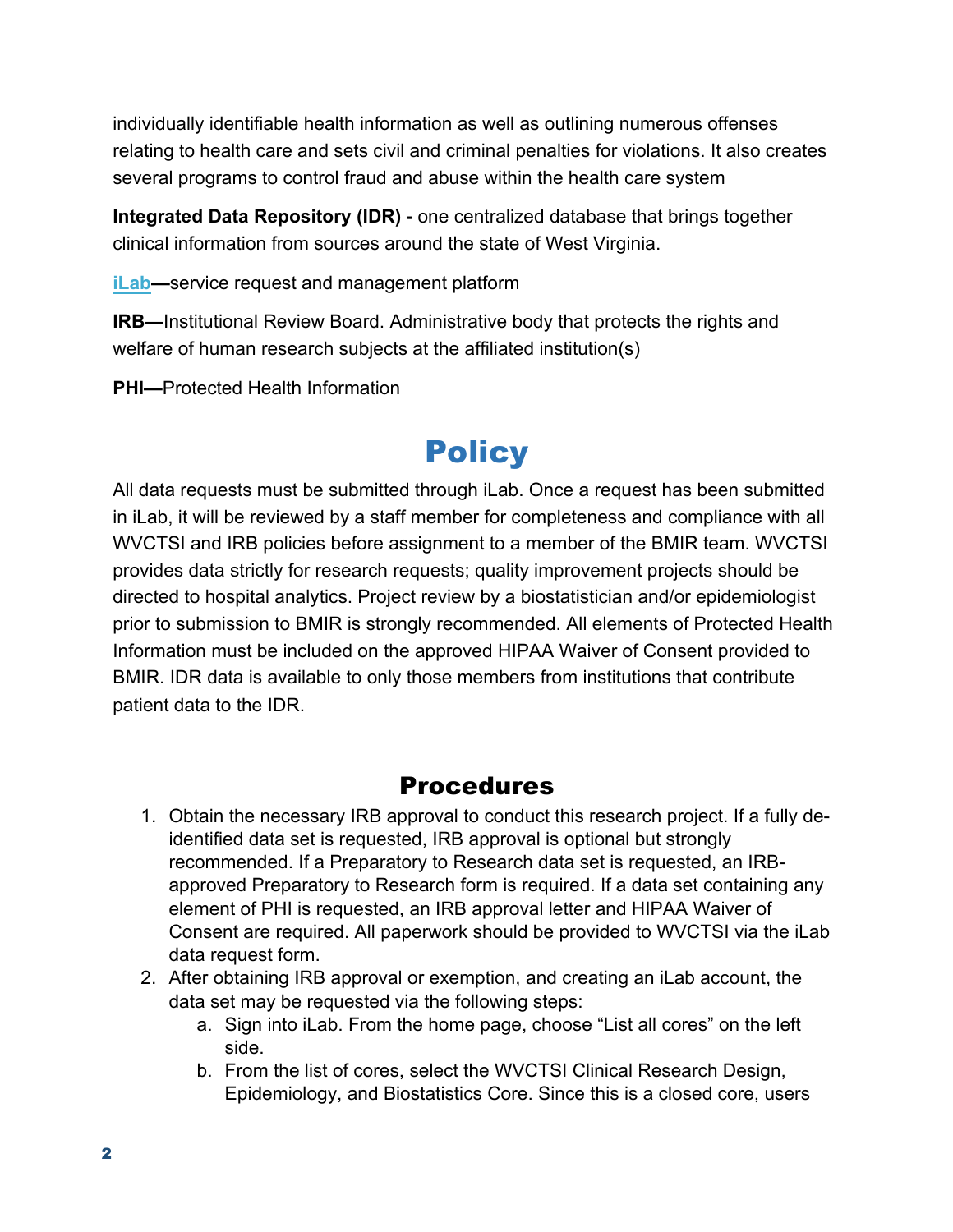may need to submit an access request. Access will be approved by a WVCTSI staff member within two business days.

- c. After receiving your core access approval email, if necessary, in the upper right hand corner of the core home page, click on the "Request Services" tab.
- d. Choose "request service" next to Bioinformatics Data Request.
- e. Complete the request form in full; then click "submit.
- 3. All personnel on a research project must be named on the approved IRB, and sign the WVCTSI Data Use and Confidentiality Agreement prior to receiving data. To sign the agreement:
	- a. Sign into iLab. From the home page, choose "List all cores" on the left side.
	- b. From the list of cores, select the WVCTSI Clinical Research Design, Epidemiology, and Biostatistics Core. Since this is a closed core, users may need to submit an access request. Access will be approved by a WVCTSI staff member. IDR data is available to those only members from institutions that contribute patient data to the IDR. WVCTSI membership and institutional affiliation will be verified before access to the database(s) will be granted.
	- c. Investigators will be notified of Core access approval or denial by email.
	- d. If access is approved, in the upper right hand corner of the core home page, click on the "Request Services" tab.
	- e. Choose "request service" next to Data Use and Confidentiality User Agreement.
	- f. Complete the request form in full; then click "submit." After completion of this agreement, the requester will be permitted to receive data. Additionally, a TriNetX account will be created, and details on completing TriNetX account setup will be emailed. Currently only researchers at West Virginia University are eligible for TriNetX accounts.
- 4. Once the data set is completed, it will be delivered to the research team via the WVCTSI Data Enclave, a secure environment for data viewing and analysis. Any petitions to receive data in a format outside the WVCTSI Data Enclave must be reviewed and approved by the Data Governance Committee.

### Roles and Responsibilities

It is the responsibility of the requestor and research team to obtain and maintain appropriate IRB approval and provide all necessary documents and information to WVCTSI. WVCTSI reserves the right to request additional information at any time to clarify project details and aid the request process. It is the responsibility of the user to follow HIPAA guidelines in addition to institutional IRB policies and procedures. It is also